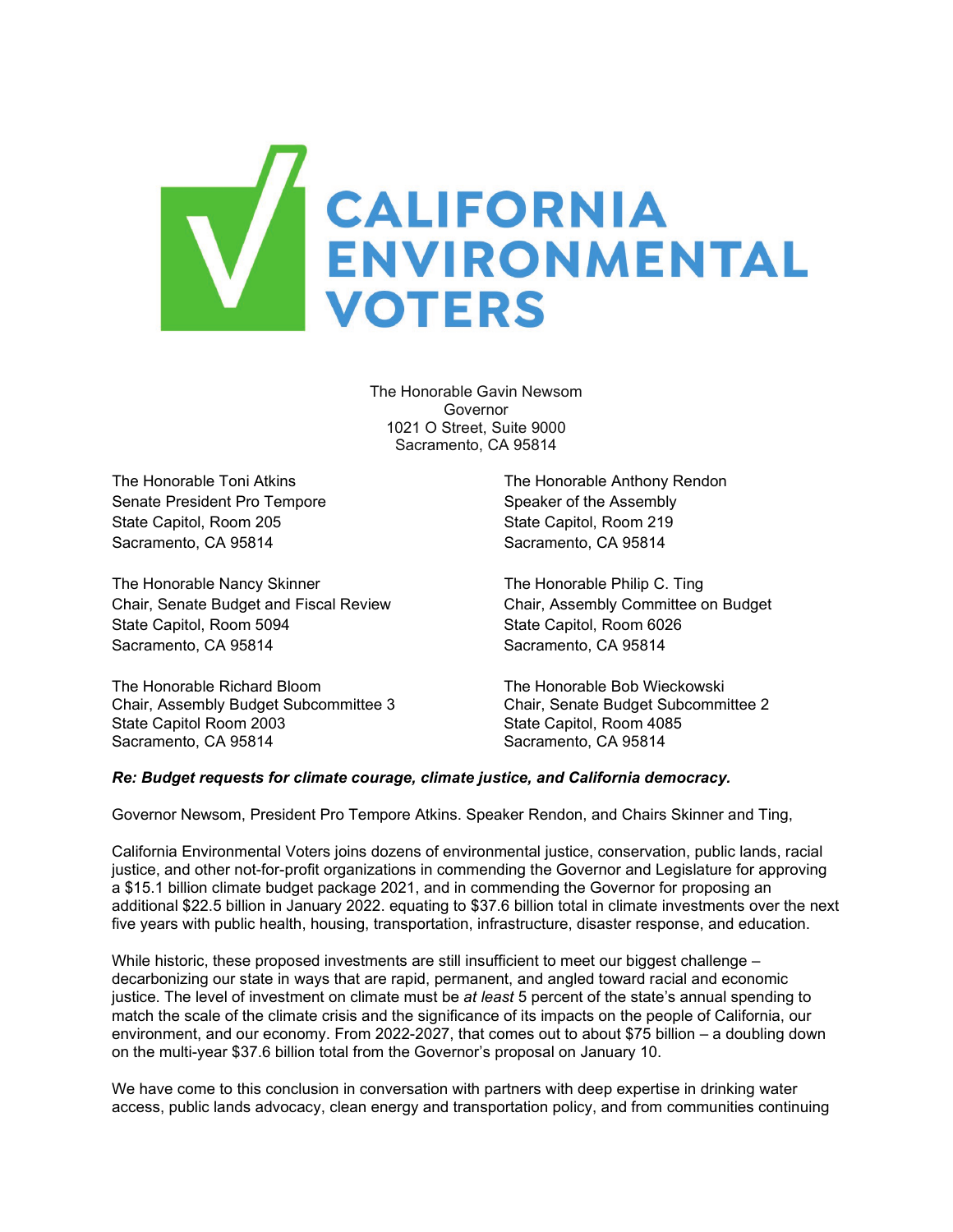to live with the physical legacies of environmental racism. We believe that doubling down for a climate courage budget – doubling the investments that the state commits to over the next 5 years to set a firm baseline for climate spending across all sectors of state government for the rest of this critical decade – is the only appropriate response to climate catastrophe, petro-dictatorship, and the increased economic uncertainty for millions of people in a world still wrestling with war and COVID. The California Way has always combined innovation, tolerance, and ambition – all rooted in courage, the first of human qualities which guarantees all others. With a commitment to climate courage in mind, we encourage you to consider what "doubling down" on the state climate budget looks like by sector:

### *Transportation: \$18.4 billion in additional spending for a total of \$28.4 billion.*

Recognizing that the demand for fossil-fuel dependent transportation is one of the major drivers of California's carbon emissions and air pollution sources, clean transportation must be the single largest investment in our recommendations for the State's climate budget. We join TransForm in their request for at least \$2.5 billion in operations-eligible funding for public transit systems, as well as \$1.5 billion to the Active Transportation program. We also support the Charge Ahead coalition's budget request for \$8.5 billion, with \$1.5 billion for clean transportation equity programs, \$2 billion for the Clean Transportation Program, and \$4.8 billion for zero-emission trucks, buses, and off-road equipment. We share with our partners at SPUR an interest in ensuring that operating dollars are used for fare policy integration, supplying \$450 million to encourage equity and innovation competitively between transit systems in a "race to the top," \$100 million to support cities implement parking management, and \$10 million to improve scoping and delivery for the large transit projects our state needs. Finally, as part of providing \$2.5 billion in operations-eligible funding for public transportation to support frequent and reliable service, we support allocating \$500 million for free and affordable, integrated fares for youth and transit riders, as a first investment toward free transit fares statewide. Movement has always been part of the California Way, and ending the use of the internal combustion engine requires infrastructural investment as ambitious as the development of the freeway system or of BART, adjusted for a much larger population, with more diverse needs.

### *Clean Energy and Building Decarbonization: \$10.6 billion in additional spending for a total of \$12.6 billion.*

We find the investments in clean energy and their intersection with building decarbonization heartening – transitioning appliances, supporting wind and storage, and setting a Clean Energy Investment Plan are all crucial to hitting our clean energy targets and we will follow the state's exploration of green hydrogen with interest. We feel, however, as do our partners, that more investment, on both electrification and grid development, is necessary. For building decarbonization, we're asking for a doubling of investment – from \$600 million over 2 years to \$1.2 billion for electrification for low-income Californians, and a doubling of rebates spending from \$300 million to \$600 million. While appreciating the investment in wind energy, we feel that in many places – Humboldt County comes to mind – the grid may not yet have the export capacity for the wind energy we'll be generating when projects are finally online, to say nothing of the ongoing danger of wildfire, seismic, or other disaster damage to the grid. Consequently, while applauding the \$380 million for energy storage and \$45 million in offshore wind infrastructure, we're asking for \$5.7 billion to create MACRO (Modernization and California Resilience Opportunity) Program at the CEC, with \$3.6 billion for a million solar batteries for homes, \$1 billion for resilient solar, and \$1.1 billion for panel upgrades. This is in addition to \$2 billion to the CPUC to invest in good, union jobs in transmission expansion and buildout, \$1 billion in utility debt relief, and \$1 billion (in addition to the \$1 billion already proposed) for Community Resilience Centers, which won't only generate and store clean energy, but incubate and nurture workforce transition and provide broadband, cooling, and public health support in the face of climate emergency. COVID has re-taught us the life-changing power of air conditioning, internet, and backup power in the face of isolation – our clean power hubs can be our people power hubs as well.

As part of this investment, we recognize the ongoing work and discussion around Lithium Valley and would caution the Administration that the Imperial and Coachella Valleys require substantial investment -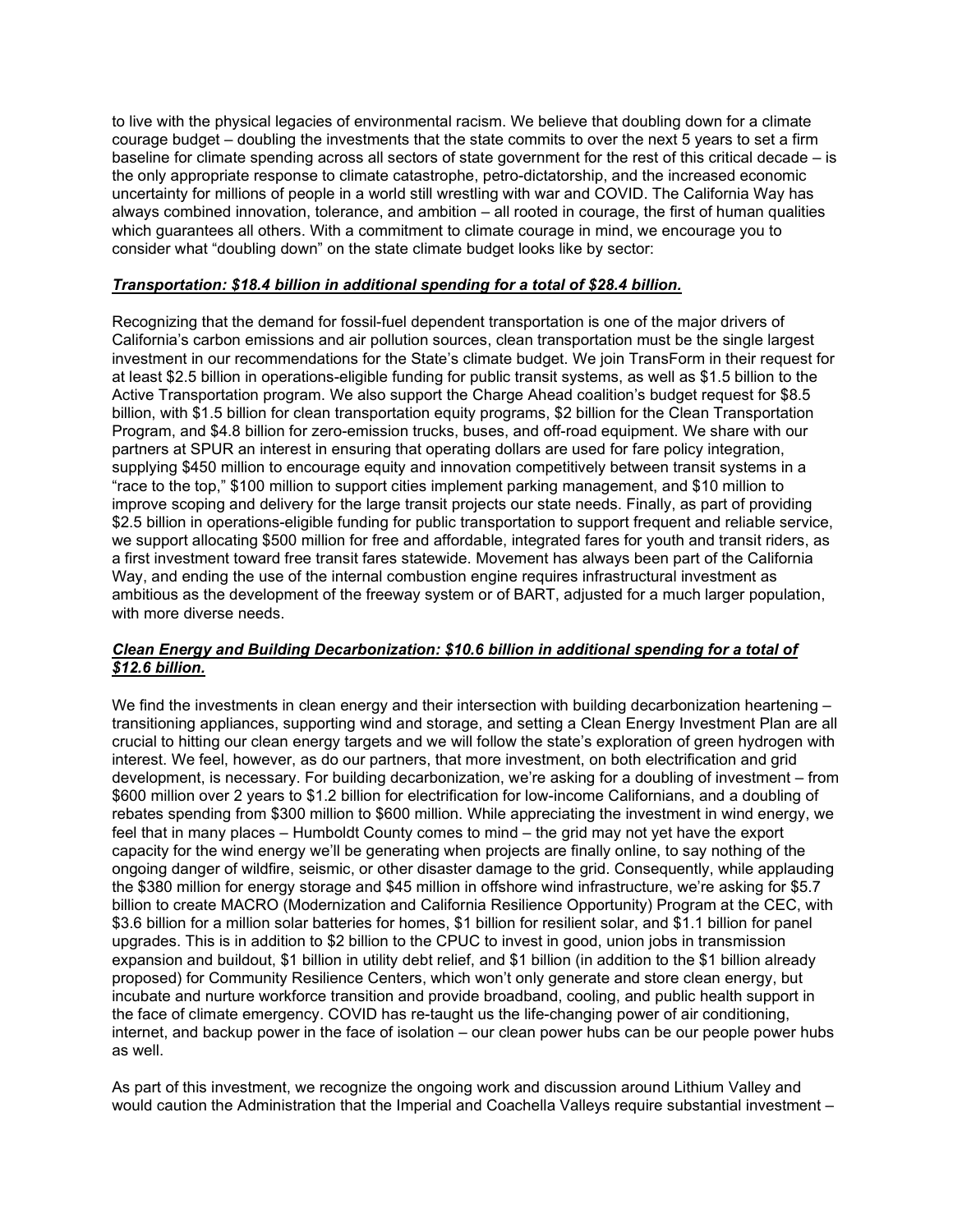in transportation, utilities, broadband, and other infrastructure, as well as substantive engagement with residents about public health impacts and potential mitigation measures – before any extraction can take place. In communities where strong winds lead to power and Internet outages, the massive influx of personnel and materiel associated with lithium extraction would put enormous strain on systems already reeling from the COVID-19 pandemic. We invite you to join residents of the region and local organizations to consider what investments would be necessary ahead of any permitting processes.

The California Way has derived substantial success from natural resources – but the Gold Rush has taught us that injustice is, too often, the price of speed. California's continuing leadership on clean energy demands both alacrity and attention to detail.

## *Water: \$2 billion in additional spending for a total of \$7.2 billion.*

We join the Community Water Center and water advocates in asking \$1.5 billion in addition spending on Low-Income Ratepayer Assistance (LIRA), emergency drought impacts, and water efficiency upgrades for low-income households, though we exceed the requests in that letter by requesting \$600 million over 2 years for free and low-cost efficiency upgrades, and \$600 million over two years for ratepayer assistance. While transportation and energy remain two of the great drivers of our climate crisis, water access – or lack thereof – remains one of the great consequences, and our investment in solutions for the latter requires a similar attention and ambition to spending on the former.

# *Wildfire Prevention, Suppression, and Resilience: \$915 million in additional spending for a total of \$2.4 billion.*

We recognize the state's aggressive investment in suppression staffing and equipment, mental health for our firefighters, and support for Native fire management practices. While supporting those investments, we hope that our partners in the Wildfire Resiliency Group's recommendations are well-received. These include \$17.1 million for smoke warning systems, \$30 million for Cal/OSHA safety enforcement, \$100 million over two years for community hardening, and an additional \$50 million for Cultural Fire Training Centers on top of the \$100 million in the governor's proposal for supporting tribal initiatives. We mention other items (like the additional \$1 billion in SGC Community Resilience Programs, \$240 for CalFIRE and CNRA for community forestry and urban greening) elsewhere in other letters but, as with the initial climate budget, we recognize that investments cross sectors. Fire is a clear, present, and increasing danger in our state – but, with insight and investment, foresight and fortification – it is one we can live with and defend lives and livelihoods from. While fire is part of California's ecology, California must always balance natural processes and the needs and safety of our residents, wherever we come from and wherever we settle.

# *Nature-based climate solutions and public lands and habitats: \$4 billion in additional spending for a total of \$7.7 billion.*

We recognize and support the \$1.15 billion proposed in the January proposed budget for multi-benefit nature-based climate solutions over the next two years, including support for Tribal conservation initiatives and implementation of the proposed "Pathways to 30x30" and Natural and Working Lands Climate Smart Lands strategies. We propose to increase this to \$2 billion over two years (\$1 billion annually) for biodiversity conservation and \$1 billion for coastal protection and resilience and invite you to consider a 50% investment set-aside for biodiversity conservation actions focused on climate vulnerable communities as one approach to ensure communities who historically have seen little or no conservation investment have access to funding for the acquisition and/or restoration of lands and waters for conservation purposes. Moreover, we support the Pacific Forest Trust/CalCAN letter with its requests for \$1 billion to the Wildlife Conservation Board, \$125.5 million to the Department of Conservation for sustainable agriculture, and \$600 million to the Sierra Nevada and Coastal Conservancies. The California Way is one leading to natural treasures – from the gold at Sutter's Mill to our public lands, we've protected those treasures as our shared heritage.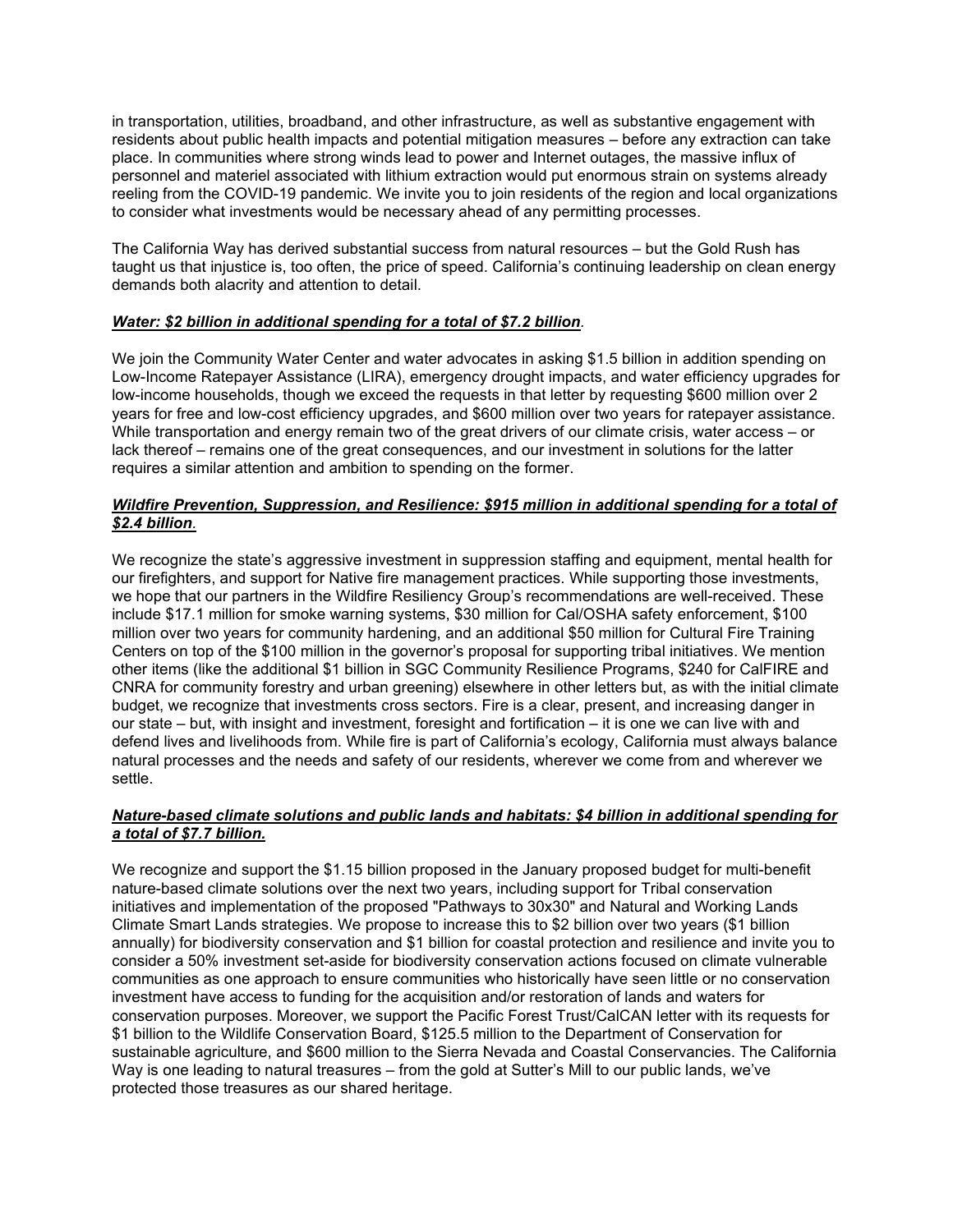## *Racial justice and democracy: additional spending of \$625 million.*

We believe, to quote Heather McGhee, "Inequality and climate change are the twin challenges of our time, and more democracy is the answer to both." With this in mind, we support crucial funding for voter outreach (\$85 million) a state Office of Racial Equity (\$40 million) and, as housing and climate conversations begin converging, support for organizations working to keep low-income Californians housed through a new Community Anti-Displacement and Preservation Program (CAPP) (\$500 million.) While we recognize ourselves and our partners are primarily rooted in the climate crisis, we firmly believe that informed voters, people secure in their homes, and a state angling policy toward racial justice are integral parts of a healthy, just future. From the Unruh Fair Housing Act to the California Citizens Redistricting Commission, the California Way has always valued full civic participation, fair housing, and our shared responsibilities to one another.

#### *Workforce transition and job training and development: \$17.7 billion for a total of \$18.1 billion.*

Recognizing the enormous space in this request, we'd like to emphasize our commitment to climate solutions that center workers – both organized and unorganized – and that defend and expand their power in the workplace, their collective bargaining rights, and the organizations they've built and will build for themselves. Consequently, we have full-throated support for the Labor Network for Sustainability's suggestions about workforce transition. This joint proposal from environmental justice groups and labor unions to the Governor's Office supports the creation of the (CETFW), California Equitable Transition Board (CETB), Community Transition Support Set Aside Fund (CTSAF), and Community Transition Committee (CTC) – with a future amendment to add representation from Los Angeles County. The proposal includes \$5 billion in seed money for CETFW, \$2.5 billion in seed money for CTSAF, \$10 billion for workers whose employers fail to pay pension benefits, \$200,000 for a California fossil fuel pension solvency study, and an additional \$1.5 billion annually. As we strive to meet our statewide climate goals, California must prioritize safety nets for displaced fossil fuel workers and support communities to maintain and expand critical services. Approximately 37,000 oil and gas industry workers will need reemployment as oil and gas operations decline to meet our 2030 commitments and workers will need health care coverage, wage insurance, retraining and re-employment guarantees, peer counseling, access to and support for continuing education, opportunities to transfer credentials, and pension guarantees. As the fossil fuel industry phases out, the state must also support local cities and counties to maintain and expand critical services for communities as they lose related tax revenue. Tax base replacement dollars will need to come from multiple sources, including polluters, but setting aside state funds while there is a surplus may catalyze action sooner rather than later. As with our budget commitments on displacement, racial equity, and voter outreach, a healthy, climate justice future must center workers. The California Way has been, for all our history, union-made.

You may be familiar with some of these requests – in many places, we are either echoing or expanding the requests from organizations with which we partner, and who have signed on in support below:. We offer these suggestions as not an end but the best means for California to regain its world leadership on climate and expand its leadership on civic participation, humane and just immigration policy, rights and safety in the workplace, and racial justice – all integral parts of a climate justice future. Please find attached a collection of the budget letters we've used to inform this letter. Please do not hesitate to contact our Senior Legislative Manager, Melissa Romero (melissa@envirovoters.org), or our State Advocacy Coordinator, Samuel Sukaton (samuel@envirovoters.org), with questions or if we can be a resource as you continue to invest in California's future.

Respectfully,

Mary Creasman | Chief Executive Officer, California Environmental Voters